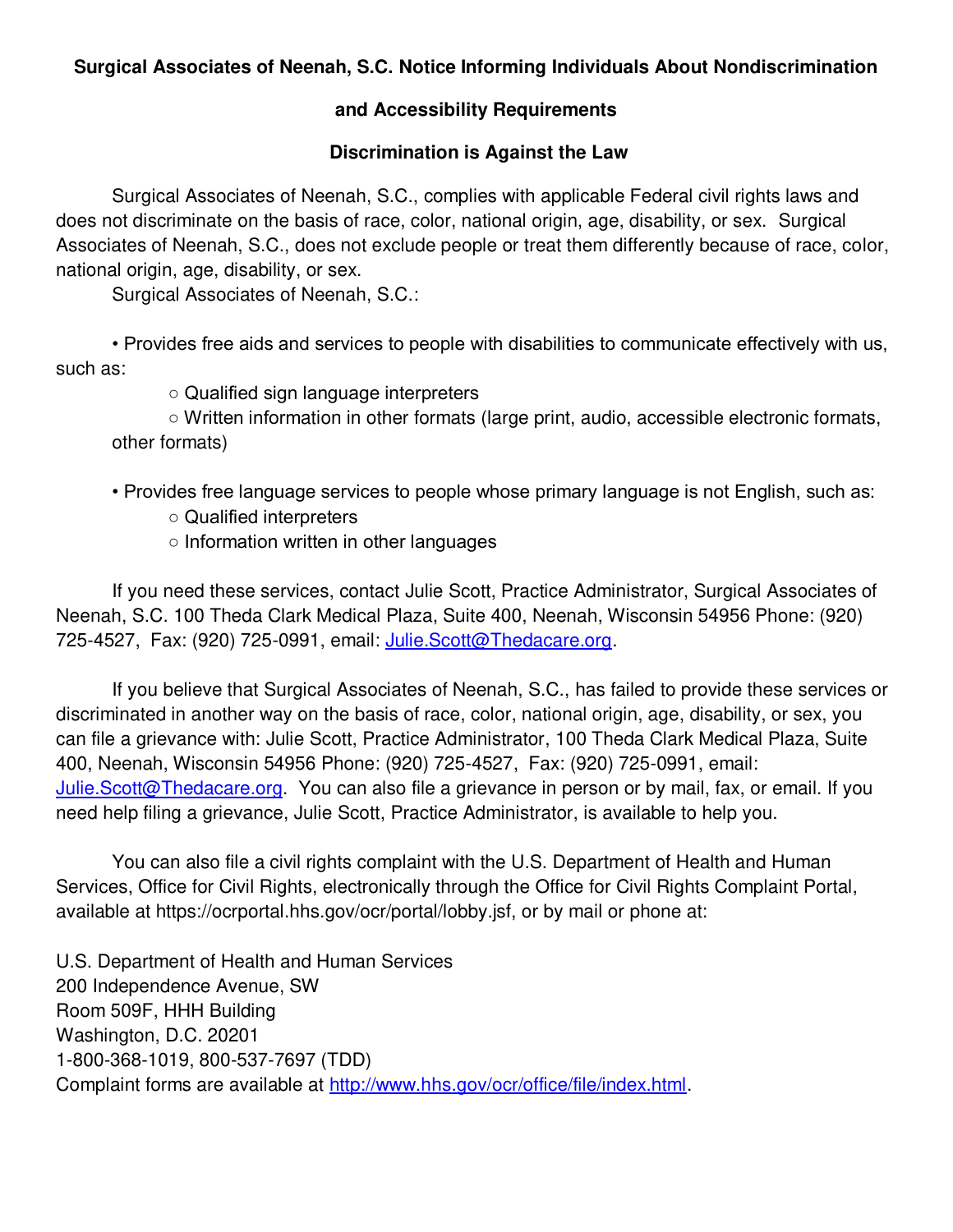## **Language Assistance:**

ATTENTION: If you speak English, language assistance services free of charge are available to you. Call 1-920-725-4527 (TTY: 1-920-725-4527).

ATENCIÓN: si habla español, tiene a su disposición servicios gratuitos de asistencia lingüística. Llame al 1-920-725-4527 (TTY: 1-920-725-4527).

 LUS CEEV: Yog tias koj hais lus Hmoob, cov kev pab txog lus, muaj kev pab dawb rau koj. Hu rau 1- 920-725-4527 (TTY: 1-920-725-4527).

 ACHTUNG: Wenn Sie Deutsch sprechen, stehen Ihnen kostenlos sprachliche Hilfsdienstleistungen zur Verfügung. Rufnummer: 1-920-725-4527 (TTY: 1-920-725-4527).

注意:如果您使用繁體中文,您可以免費獲得語言援助服務。請致電 1-920-725-4527(TTY:1-920- 725-4527)

ВНИМАНИЕ: Если вы говорите на русском языке, то вам доступны бесплатные услуги перевода. Звоните 1-920-725-4527 (телетайп: 1-920-725-4527).

주의: 한국어를 사용하시는 경우, 언어 지원 서비스를 무료로 이용하실 수 있습니다. 1-920-725-4527 (TTY: 1-920-725-4527)번으로 전화해 주십시오.

ظة وحلم: اذإ تنك ثدحتت ركذا ا ةغلل ، نإف تامدخ ةدعاسملا ةیوغللا رفاوتت كل ناجملاب. لصتا مقرب 920-725-4527-1 (مقر فتاھ مصلا مكبلاو: 920-725-4527-1 ).

: , , 0000000000000, . 1-920-725-4527 (TTY: 1-920-725-4527).

ATTENTION : Si vous parlez français, des services d'aide linguistique vous sont proposés gratuitement. Appelez le 1-920-725-4527 (ATS : 1-920-725-4527).

Wann du [Deitsch (Pennsylvania German / Dutch)] schwetzscht, kannscht du mitaus Koschte ebber gricke, ass dihr helft mit die englisch Schprooch. Ruf selli Nummer uff: Call 1-920-725-4527 (TTY: 1-920-725-4527).

CHÚ Ý: Nếu bạn nói Tiếng Việt, có các dịch vụ hỗ trợ ngôn ngữ miễn phí dành cho bạn. Gọi số 1- 920-725-4527 (TTY: 1-920-725-4527).

UWAGA: Jeżeli mówisz po polsku, możesz skorzystać z bezpłatnej pomocy językowej. Zadzwoń pod numer 1-920-725-4527 (TTY: 1-920-725-4527).

KUJDES: Nëse flitni shqip, për ju ka në dispozicion shërbime të asistencës gjuhësore, pa pagesë. Telefononi në 1-920-725-4527 (TTY: 1-920-725-4527).